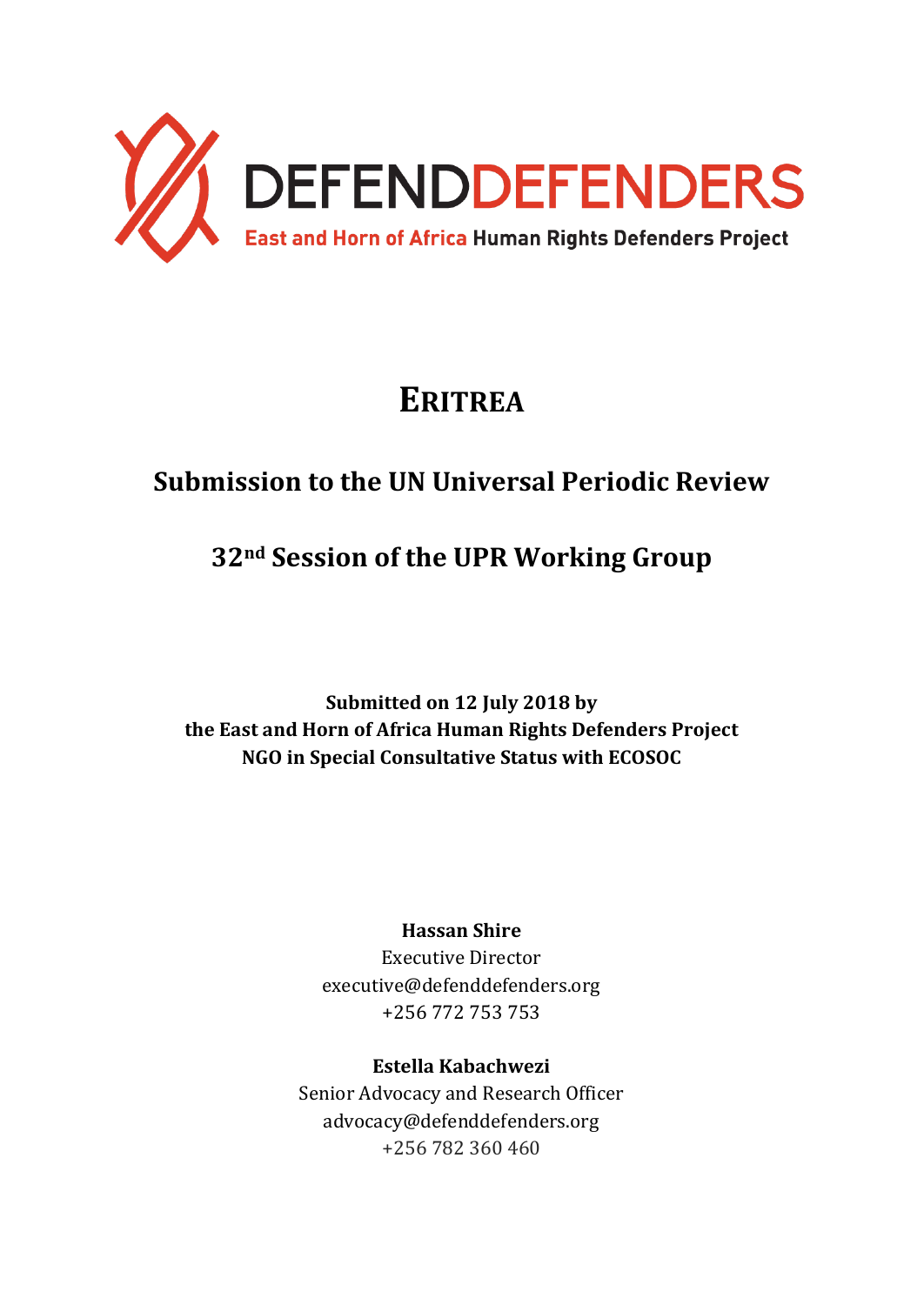#### **1. Introduction**

- a. DefendDefenders (The East and Horn of Africa Human Rights Defenders Project) is a regional civil society organisation established in 2005. It seeks to strengthen the work of human rights defenders (HRDs) throughout the East and Horn of Africa sub-region by reducing their vulnerability to the risk of persecution and by enhancing their capacity to effectively defend human rights. DefendDefenders focuses its work on Burundi, Djibouti, Eritrea, Ethiopia, Kenya, Rwanda, Somalia (together with Somaliland), South Sudan, Sudan, Tanzania and Uganda.
- b. In this submission, DefendDefenders examines Eritrea's implementation of previous recommendations resulting from its review during the second cycle of the Universal Periodic Review (UPR) process in 2014. Specifically, we analyse Eritrea's action with regard to the rights to freedom of association, peaceful assembly and expression, and to the situation of HRDs since 2014. Additionally, this submission will include new developments in the human rights field with regard to the Eritrean Government's cooperation with the United Nations (UN) since 2014.

#### **2. Freedom of opinion and expression**

- a. During the second cycle of the UPR, in 2014, the Government of Eritrea received 20 recommendations related to restrictions placed on the right to freedom of opinion and expression, out of which it committed to implement seven. 1
- b. Among other recommendations, Canada urged Eritrea to "take all necessary measures to ensure respect for human rights including the right of freedom of expression as it pertains to the press and other media"<sup>2</sup> and to "guarantee the right to free expression, opinion, conscience and religion." <sup>3</sup> However, Eritrea has yet to live up to its commitment to ensure respect for the right to free expression. The 1997 Constitution, which guarantees freedom of opinion, speech and the media, has never been implemented and violations of these freedoms continue unabated.
- c. In 2015, Eritrea topped the list of the "10 Most Censored Countries" by the Committee to Protect Journalists (CPJ).<sup>4</sup> From 2016 to 2018, Reporters Without Borders (RSF) has ranked Eritrea in the bottom two (together with the Democratic People's Republic of Korea) of the 180 countries included in its annual World Press Freedom Index. Independent press and private media was effectively shut down in 2001. All domestic media is controlled by the Government, and two out of four Internet service providers prohibit access to sites unapproved by the Government. Persons using Internet cafés are subjected to surveillance. Eritrea periodically jams satellite radio transmissions by opposition groups.

<sup>&</sup>lt;sup>1</sup> UPR Info, "Database on recommendations," [www.upr-info.org/database/](http://www.upr-info.org/database/) (accessed on 4 July 2018).

<sup>2</sup> A/HRC/26/13, 122.67 (Canada).

<sup>3</sup> A/HRC/26/13, 122.154 (France).

<sup>4</sup> Committee to Protect Journalists,"10 Most Censored Countries," April 2015[, cpj.org/2015/04/10-most](https://cpj.org/2015/04/10-most-censored-countries.php)[censored-countries.php](https://cpj.org/2015/04/10-most-censored-countries.php)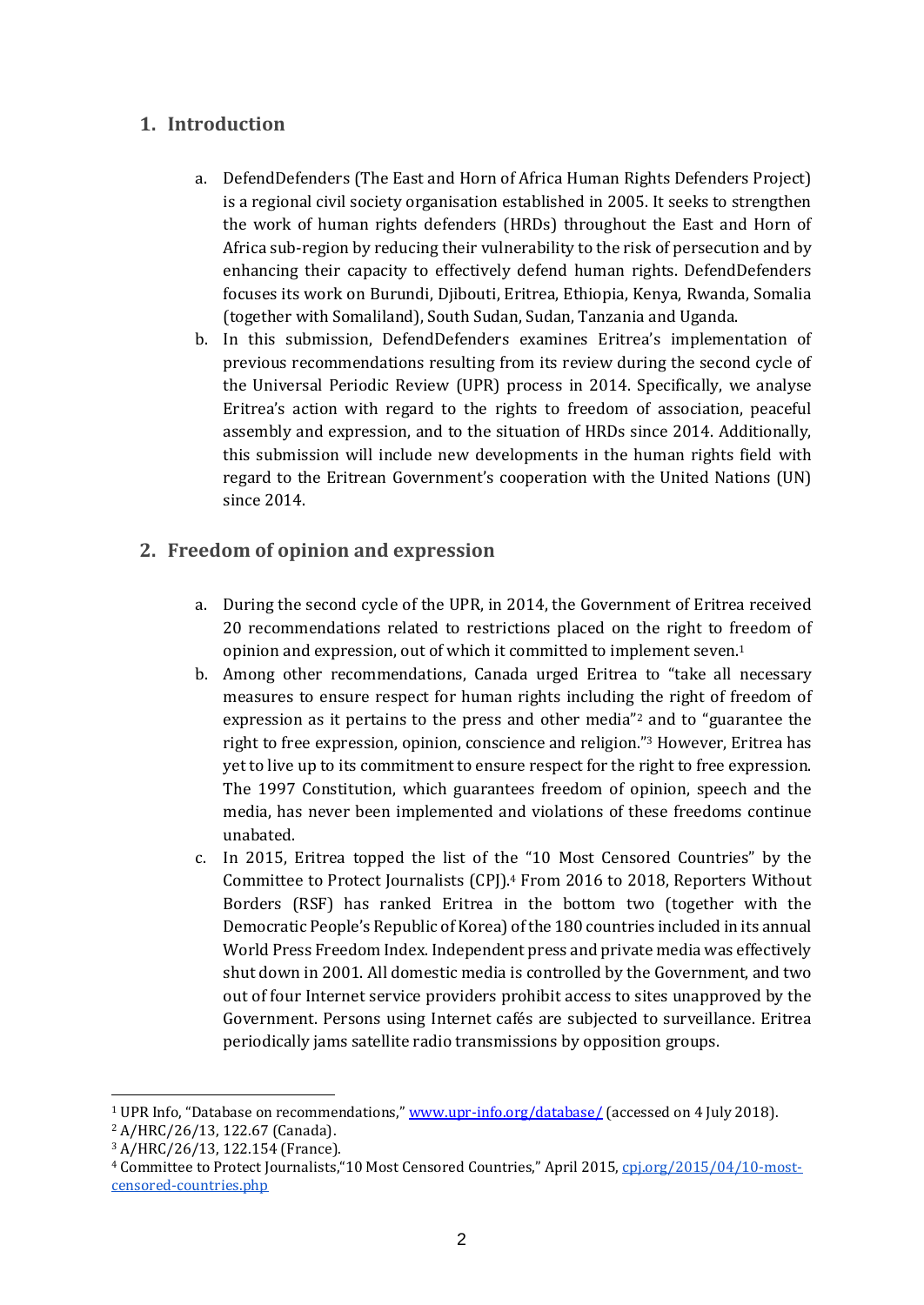- d. The Eritrean Government continues to quash dissenting views and opinions and independent media workers. At the time of writing, at least 15 journalists remain in prison. <sup>5</sup> Since 2010, at least 32 have gone into exile. 6
- e. Of the several journalists who are detained, Dawit Isaak, a Swedish-Eritrean national, and Seyoum Tsehaye, the former head of the national television, have been detained *incommunicado* since 2001, without access to legal counsel or their family.<sup>7</sup> It is also believed that seven of the editors and publishers arrested in 2001 following the crackdown on press freedom have died in detention. <sup>8</sup> On 6 July 2017, the European Parliament adopted a resolution calling for the immediate release of, *inter alia*, Dawit Isaak.<sup>9</sup>
- f. As noted by the UN Commission of Inquiry (CoI) on Eritrea in March 2015, "the Government has curtailed most freedoms, from movement to expression; from religion to association. It has created a condition in which individuals feel that they have hardly any choice with regard to the main decisions in their lives: where to live, what career to pursue, when to marry or who to worship."<sup>10</sup>
- g. Eritrean authorities regularly use intimidation and harassment to clamp down on free expression beyond its borders. For instance, they initiated several libel suits against Dutch newspapers, a radio station, a website, the Dutch Government, and academics who have written or disseminated criticism of the Eritrean Government. Most of these cases have already been rejected, but they have sparked vociferous attacks by social media users defending the Government narrative.<sup>11</sup> It remains unclear to what extent, and how many of, these social media users act within a chain of command and how many do it upon their own initiative.
- h. On 19 February 2017, the exiled Eritrean Forum Radio reported that two journalists working for the state-owned Eritrean Radio and Television Agency were jailed on suspicion of attempting to flee the country, which is considered an act of treason by authorities.<sup>12</sup>

[www.europarl.europa.eu/sides/getDoc.do?pubRef=-//EP//TEXT+TA+P8-TA-2017-](http://www.europarl.europa.eu/sides/getDoc.do?pubRef=-//EP//TEXT+TA+P8-TA-2017-0309+0+DOC+XML+V0//EN) [0309+0+DOC+XML+V0//EN](http://www.europarl.europa.eu/sides/getDoc.do?pubRef=-//EP//TEXT+TA+P8-TA-2017-0309+0+DOC+XML+V0//EN) (accessed on 29 June 2018).

<sup>-</sup><sup>5</sup> Reporters Sans Frontières, "2016 Press Freedom Barometer," [en.rsf.org/pressfreedom-barometer](http://en.rsf.org/pressfreedom-barometer-journalists-imprisoned.html?annee=2016)[journalists-imprisoned.html?annee=2016](http://en.rsf.org/pressfreedom-barometer-journalists-imprisoned.html?annee=2016) (accessed on 29 June 2018).

<sup>6</sup> Committee to Protect Journalists, "452 Journalists Forced Into Exile Since 2010,["](https://cpj.org/exile/) [cpj.org/exile/](https://cpj.org/exile/) (accessed on 29 June 2018).

<sup>7</sup> DefendDefenders, "HRC31: Individual Interactive Dialogue with the Special Rapporteur on Eritrea (Oral Update)," 14 March 2016, [www.defenddefenders.org/2016/03/hrc31-individualinteractive-dialogue](https://www.defenddefenders.org/2016/03/hrc31-individualinteractive-dialogue-with-the-special-rapporteur-on-eritrea/)[with-the-special-rapporteur-on-eritrea/](http://www.defenddefenders.org/2016/03/hrc31-individualinteractive-dialogue-with-the-special-rapporteur-on-eritrea/) (accessed on 29 June 2018).

<sup>8</sup> Reporters Without Borders, "Eritrea ended media freedom 15 years ago this month," 21 September 2016[, rsf.org/en/news/eritrea-ended-media-freedom-15-years-ago-month](https://rsf.org/en/news/eritrea-ended-media-freedom-15-years-ago-month) (accessed on 29 June 2018). <sup>9</sup> Parliament of the European Union, "European Parliament resolution of 6 July 2017 on Eritrea, notably the cases of Abune Antonios and Dawit Isaak," 6 July 2017,

<sup>10</sup> "Oral Update by Mr. Mike Smith, Chair of the Commission of Inquiry on Human Rights in Eritrea at the 28th session of the Human Rights Council", 16 March 2015,

[www.ohchr.org/EN/NewsEvents/Pages/DisplayNews.aspx?NewsID=15699&LangID=E#sthash.Rrt4FueR](http://www.ohchr.org/EN/NewsEvents/Pages/DisplayNews.aspx?NewsID=15699&LangID=E#sthash.Rrt4FueR.dpuf) [.dpuf](http://www.ohchr.org/EN/NewsEvents/Pages/DisplayNews.aspx?NewsID=15699&LangID=E#sthash.Rrt4FueR.dpuf)

<sup>11</sup> The Guardian, "How Eritrea is turning to Dutch courts to silence its critics," 1 March 2016,

[www.theguardian.com/world/2016/mar/01/how-eritrea-is-turning-to-dutch-courtsto-silence-its-critics](http://www.theguardian.com/world/2016/mar/01/how-eritrea-is-turning-to-dutch-courtsto-silence-its-critics) <sup>12</sup> Sudan Tribune, "Eritrea jails journalists working for state-run media," 19 February 2017, [www.sudantribune.com/spip.php?article61694](http://www.sudantribune.com/spip.php?article61694)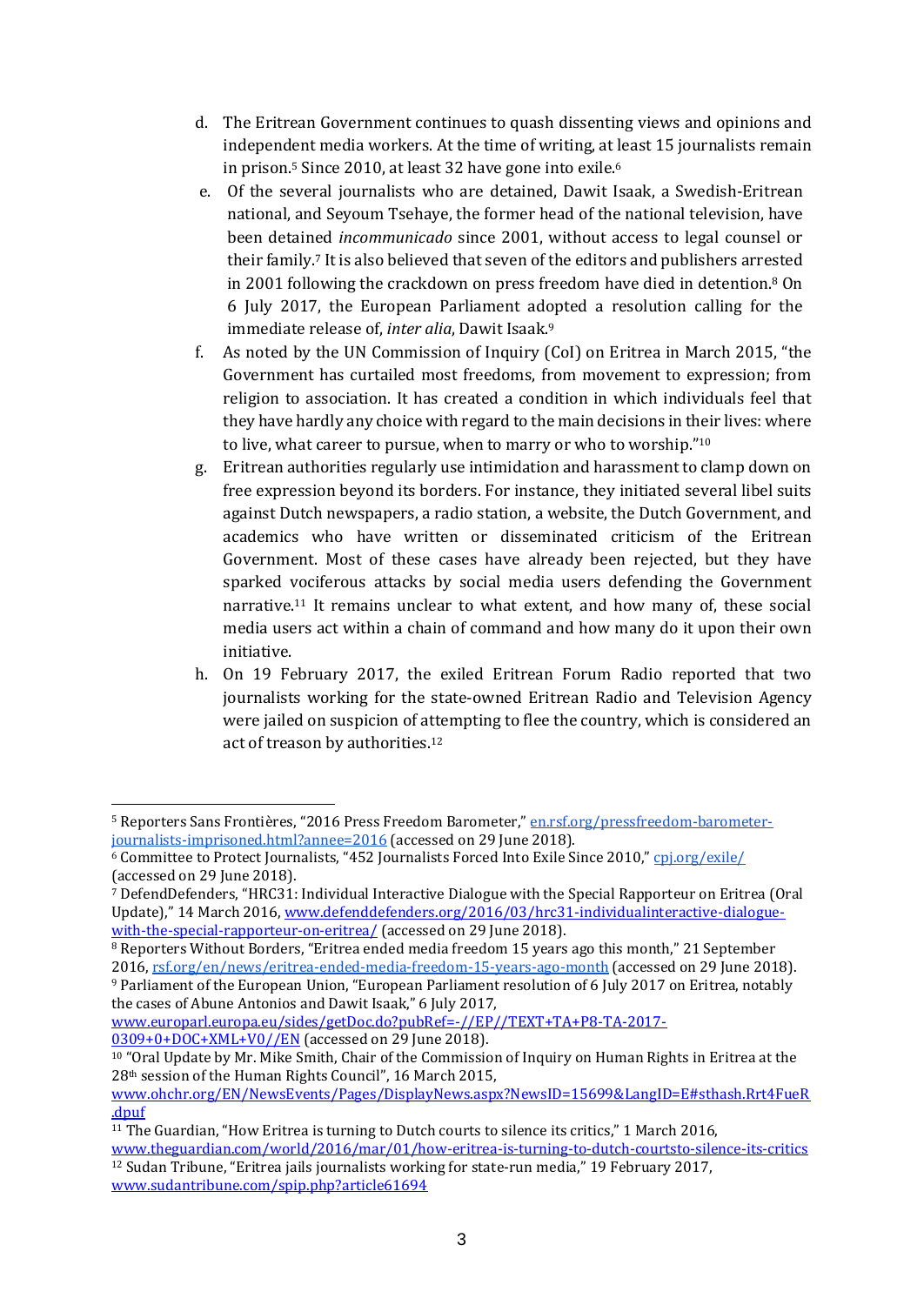#### **3. Freedoms of Association and Peaceful Assembly**

- a. In the UPR's second cycle, Eritrea received 13 recommendations regarding the rights to freedom of association and peaceful assembly, six of which officially enjoyed the support of the Government.<sup>13</sup> Mexico urged Eritrea to "harmonize national laws to incorporate the International Covenant on Civil and Political Rights (ICCPR), in particular articles 9, 12, 19, 21."<sup>14</sup> Article 21 of the ICCPR protects the right to peaceful assembly. France asked Eritrea to guarantee, among other rights, freedoms of peaceful assembly and of association. <sup>15</sup> Nonetheless, these recommendations remain unimplemented.
- b. Article 19 of the 1997 Eritrean Constitution enshrines freedoms of conscience, religion, expression of opinion, movement, assembly and organization; however, Eritrean citizens have consistently been denied these rights by the state and the military. And, as mentioned, the Constitution remains unimplemented.
- c. There are currently no functional independent national or international nongovernmental organisations (NGOs) operating in Eritrea. The Non-Governmental Organisation Administration Proclamation (2005) places severe restrictions on NGOs, including on the amount of funding which the UN or bilateral agencies can provide, and requires that donor funds flow through the Government.
- d. On 31 October 2017, security forces allegedly dispersed a protest using live ammunition in Asmara. <sup>16</sup> The demonstrations were apparently related to government interference in the administration of the Al Diaa Islamic School, located in the Akria district of Asmara. According to the NGO Human Rights Concern – Eritrea (HRCE), the former director of the school, Haji Musa Mohamed Nur, was arrested on 20 October 2017 after speaking at a community meeting on the Government's plans to seize and close the school down.<sup>17</sup> HRCE also noted that an unknown number of protesters were detained during and after the protest, including young demonstrators ranging from 13 to 15 years old, some of whom were tortured.<sup>18</sup> Videos emerged<sup>19</sup> on social media of a crowd running amid gunfire on Harnet Avenue, close to the President's office. After four months of *incommunicado* detention, Haji Mussa died in detention on 1st March 2018. The Government arrested hundreds of mourners at his funeral, some of whom are still being detained without access to contact their families or lawyers.<sup>20</sup>

<sup>&</sup>lt;sup>13</sup> UPR Info, "Database of recommendations-Eritrea," [www.upr-info.org/database/](http://www.upr-info.org/database/) (accessed on 6 July 2018).

<sup>14</sup> A/HRC/26/13, 122.107 (Mexico).

<sup>15</sup> A/HRC/26/13, 122.154 (France).

<sup>&</sup>lt;sup>16</sup> DW, "Rare protests reported in Eritrea with 28 deaths," 1 November 2017, [www.dw.com/en/rare](http://www.dw.com/en/rare-protests-reported-in-eritrea-with-28-deaths/a-41200325)[protests-reported-in-eritrea-with-28-deaths/a-41200325](http://www.dw.com/en/rare-protests-reported-in-eritrea-with-28-deaths/a-41200325)

<sup>&</sup>lt;sup>17</sup> Asmarino Independent, "Eritrea : A short account of the events that took place in Asmara this afternoon," 1 November 2017, [www.asmarino.com/news/4971-eritrea-a-short-account-of-the-events](http://www.asmarino.com/news/4971-eritrea-a-short-account-of-the-events-that-took-place-in-asmara-this-afternoon)[that-took-place-in-asmara-this-afternoon](http://www.asmarino.com/news/4971-eritrea-a-short-account-of-the-events-that-took-place-in-asmara-this-afternoon)

<sup>18</sup> Human Rights Concern – Eritrea, "Eritrean Children Arrested, Tortured and Hospitalised in the Aftermath of Protests," 15 November 2017, [hrc-eritrea.org/eritrean-children-arrested-tortured-and](http://hrc-eritrea.org/eritrean-children-arrested-tortured-and-hospitalised-in-the-aftermath-of-protests/)[hospitalised-in-the-aftermath-of-protests/](http://hrc-eritrea.org/eritrean-children-arrested-tortured-and-hospitalised-in-the-aftermath-of-protests/)

<sup>19</sup> ASSANA, "VOICE OF ASSENNA: Another video of the People's Demonstration in Asmara," 31 October 2017[, www.youtube.com/watch?time\\_continue=1&v=X4RZhuxH2yE](http://www.youtube.com/watch?time_continue=1&v=X4RZhuxH2yE)

<sup>20</sup> OHCHR, "Eritrea: UN expert says more arrests, detentions after elderly school chief dies in custody," 14 March 2018[, www.ohchr.org/EN/NewsEvents/Pages/DisplayNews.aspx?NewsID=22823&LangID=E](http://www.ohchr.org/EN/NewsEvents/Pages/DisplayNews.aspx?NewsID=22823&LangID=E)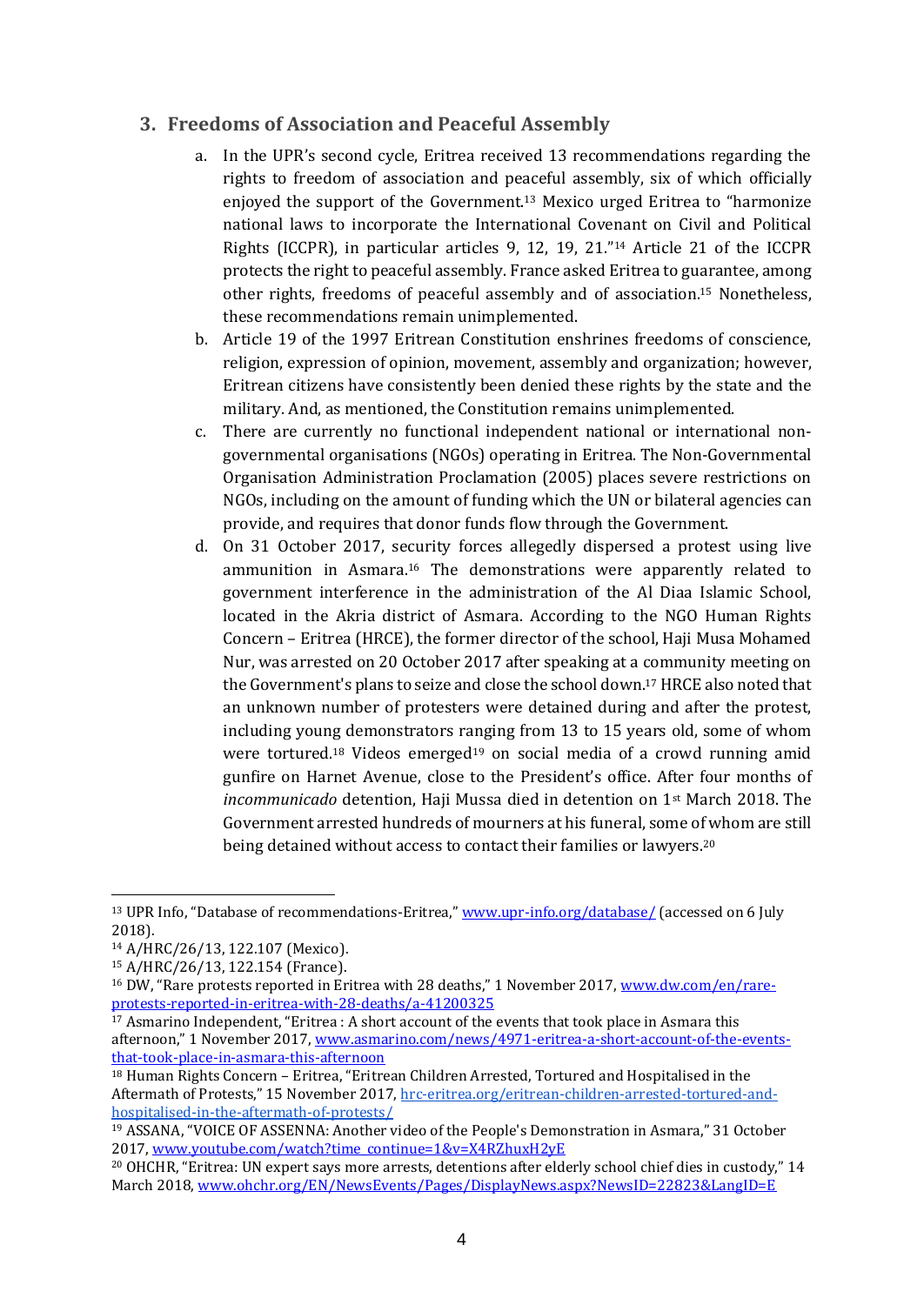#### **4. The Situation of Human Rights Defenders (HRDs)**

- a. In the second UPR cycle, Eritrea received four recommendations related to the protection of HRDs, journalists and civil society organisations (CSOs), and accepted to implement two of them21. Belgium recommended that Eritrea ensures that any physical or moral harm against journalists or HRDs is investigated and the perpetrators duly prosecuted.<sup>22</sup> Tunisia requested Eritrea to ensure a conducive climate for the work of HRDs, civil society activists and journalists. 23
- b. The operating environment in the country remains extremely harsh, forcing many Eritreans to flee the country, out of fear, in particular, of being conscripted into indefinite national service. Heavy surveillance coupled with arbitrary arrests and detention without access to a lawyer or court ensures that dissenting opinions against the state are discouraged and quashed. <sup>24</sup> The Eritrean Government possesses wide-reaching surveillance capabilities that have been used to monitor the population both inside the country and within the diaspora, in particular in European countries. This has created an atmosphere of intense fear that has prevented many Eritreans from engaging on human rights related issues.
- c. Eritrea has a long history of arbitrarily detaining opposition members, journalists and dissenters. The 11 government officials, 10 journalists and other dissidents who were arrested in September 2001 are yet to be released, and journalists Dawit Isaak, Dawit Habtemichael, Mattewos Habteab and Wedi Itay may have died in custody, <sup>25</sup> though reports of their deaths are unconfirmed by the Government.
- d. While public gatherings are rare, when they do occur, peaceful protesters are met with arrest and detention. In January 2015, a local town protest was met with repression. Participants were arrested and detained in military prison. Some protesters were shot.<sup>26</sup> Similarly, student protests in Asmara in October 2017 were suppressed with live ammunition. HRDs are silenced and at constant risk of being detained without due process or respect for basic rights of the defence and fair trial guarantees.
- e. HRDs in exile are also at risk. Often, diaspora activists have to deal with security threats to their friends and family in Eritrea, a form of reprisal that is related to "guilt by association." In its detailed report of June 2016, the UN CoI noted that several witnesses mentioned that their families had faced threats, arbitrary detention and disappearance "for the alleged wrongs of one family member." 27

<sup>21</sup> See footnote 12 above.

<sup>22</sup> A/HRC/26/13, 122.152 (Norway).

<sup>23</sup> A/HRC/26/13, 122.168 (Tunisia).

<sup>24</sup> Human Rights Council, "Report of the commission of inquiry on human rights in Eritrea", 4 June 2015 (A/HRC/29/42), p. 6.

<sup>&</sup>lt;sup>25</sup> Amnesty International, "Eritrea: Immediately and unconditionally release prisoners of conscience", 21 June 2016, [www.amnesty.org/en/latest/news/2016/06/eritrea-immediately-and-unconditionally](http://www.amnesty.org/en/latest/news/2016/06/eritrea-immediately-and-unconditionally-release-prisoners-of-conscience/)[release-prisoners-of-conscience/](http://www.amnesty.org/en/latest/news/2016/06/eritrea-immediately-and-unconditionally-release-prisoners-of-conscience/) (accessed on 29 June 2018).

<sup>&</sup>lt;sup>26</sup> Human Rights Council, "Detailed findings of the commission of enquiry on human rights in Eritrea", 8 June 2016 (A/HRC/32/CRP.1), para 143.

<sup>&</sup>lt;sup>27</sup> Human Rights Council, "Detailed findings of the commission of enquiry on human rights in Eritrea", 8 June 2016 (A/HRC/32/CRP.1), para 278.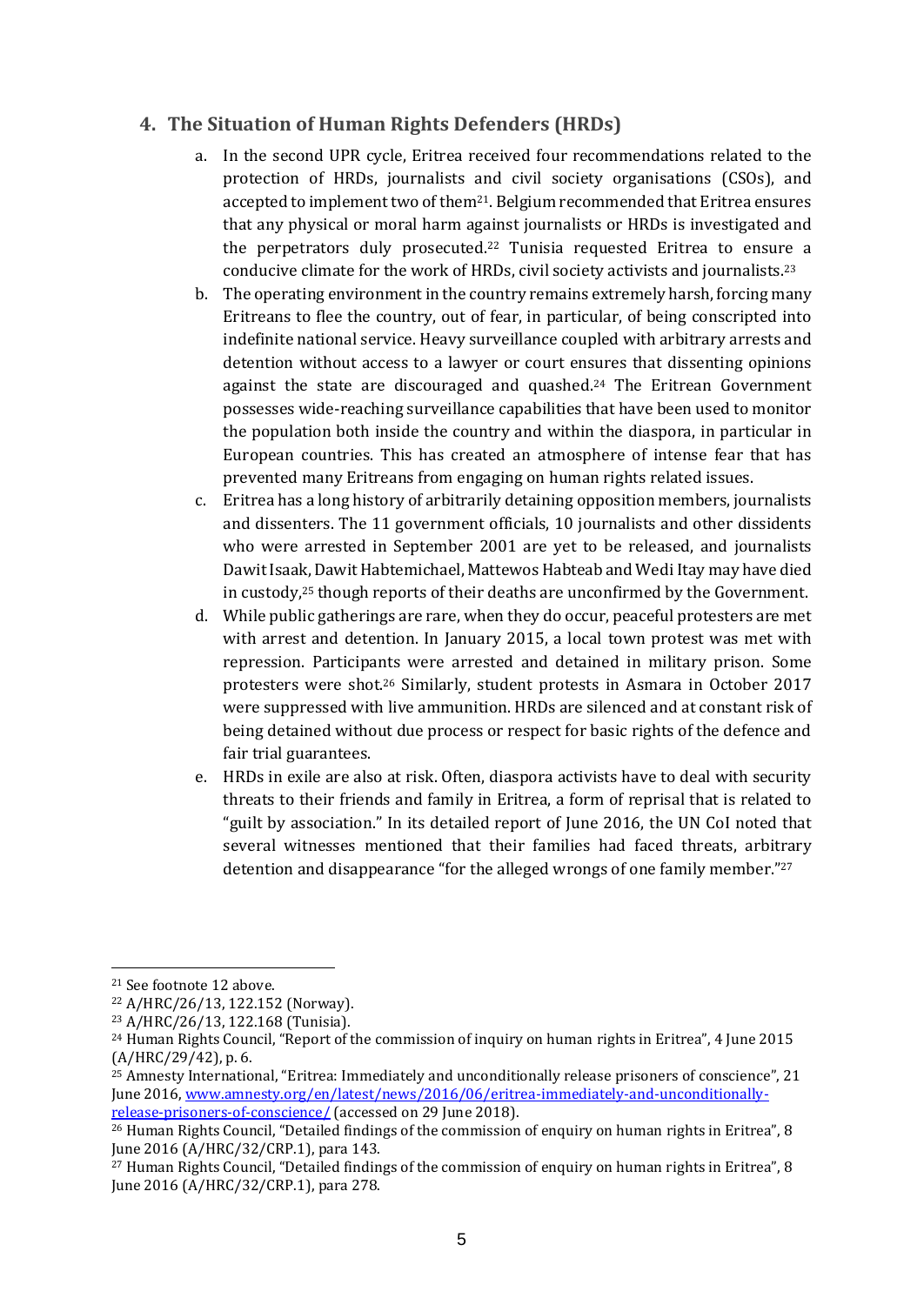#### **5. International cooperation**

- a. Despite the Government's refusal to grant UN experts access to the country, the latter have been able to document systematic, widespread and gross human rights violations over the years. According to the Chairman of the CoI, Mike Smith, "the many violations in Eritrea are of a scope and scale seldom seen anywhere else in today's world" and "a culture of impunity is firmly entrenched throughout the country."<sup>28</sup> In light of its findings on the systematic, widespread and gross violations committed, some of which may amount to crimes against humanity,<sup>29</sup> the CoI urged referral of the Eritrean situation to the International Criminal Court (ICC).<sup>30</sup>
- b. Eritrea remains one of the least-cooperating states on the international scene. Since the mandate of the Special Rapporteur (SR) on the situation of human rights in Eritrea was established, in 2012, the Government has consistently denied the mandate-holder access to its territory. At the March 2018 enhanced interactive dialogue on its situation, Eritrea was not present to take the floor as the concerned country, which amounted to a *de facto* boycott of the debate. This was not an isolated incident, but part of a pattern.
- c. At the time of writing, pending visit requests by UN special procedures included requests from the Special Rapporteurs on torture and other cruel, inhuman or degrading treatment or punishment (2005; reminders sent in 2007 and 2010); freedom of religion or belief (2004; reminders sent in 2005 and 2006); extrajudicial, summary or arbitrary executions (2010); the right to food (2003); and freedom of opinion and expression (2003; reminders sent in 2005 and 2015).
- d. However, Eritrea has not contented itself with refusing to cooperate with UN human rights bodies and mechanisms; it has also attacked the Human Rights Council and its mechanisms, sometimes descending at a personal level against appointed experts and officials. For instance, Eritrea referred to the CoI as "ignorant" and motivated by "a sinister political agenda," calling its first report "a travesty of justice."<sup>31</sup> It has also deliberately attacked, threatened and stigmatised HRDs, CSOs and UN experts, including the SR and members of the CoI. In June 2015, as the latter travelled to Geneva to present their initial findings, they were followed by pro-Government protesters. As the Commission's Chairperson put it: "We had the opportunity to experience, in a token way, [a campaign of intimidation] in Geneva, where we were followed in the streets and in our hotels and vilified in blogs online where the words of our report have been twisted and misquoted." He added: "Of course this is trivial compared to the day to day experience of people in Eritrea itself, but it is indicative of a determination on the part of the authorities to control anyone they perceive as a critic."<sup>32</sup>

<sup>&</sup>lt;sup>28</sup> [www.ohchr.org/EN/NewsEvents/Pages/DisplayNews.aspx?NewsID=16139&LangID=E](http://www.ohchr.org/EN/NewsEvents/Pages/DisplayNews.aspx?NewsID=16139&LangID=E)

<sup>29</sup> [www.ohchr.org/EN/NewsEvents/Pages/DisplayNews.aspx?NewsID=20067&LangID=E](http://www.ohchr.org/EN/NewsEvents/Pages/DisplayNews.aspx?NewsID=20067&LangID=E)

<sup>30</sup> [www.ohchr.org/EN/NewsEvents/Pages/DisplayNews.aspx?NewsID=20779&LangID=E](http://www.ohchr.org/EN/NewsEvents/Pages/DisplayNews.aspx?NewsID=20779&LangID=E)

<sup>31</sup> [www.ohchr.org/EN/NewsEvents/Pages/DisplayNews.aspx?NewsID=16136&LangID=E;](http://www.ohchr.org/EN/NewsEvents/Pages/DisplayNews.aspx?NewsID=16136&LangID=E)

[www.reuters.com/article/us-eritrea-un/police-in-geneva-guard-u-n-investigators-into-eritreas-human](https://www.reuters.com/article/us-eritrea-un/police-in-geneva-guard-u-n-investigators-into-eritreas-human-rights-after-threats-idUSKBN0P427S20150624)[rights-after-threats-idUSKBN0P427S20150624](https://www.reuters.com/article/us-eritrea-un/police-in-geneva-guard-u-n-investigators-into-eritreas-human-rights-after-threats-idUSKBN0P427S20150624)

<sup>32</sup> [www.ohchr.org/EN/NewsEvents/Pages/DisplayNews.aspx?NewsID=16731&LangID=E](http://www.ohchr.org/EN/NewsEvents/Pages/DisplayNews.aspx?NewsID=16731&LangID=E)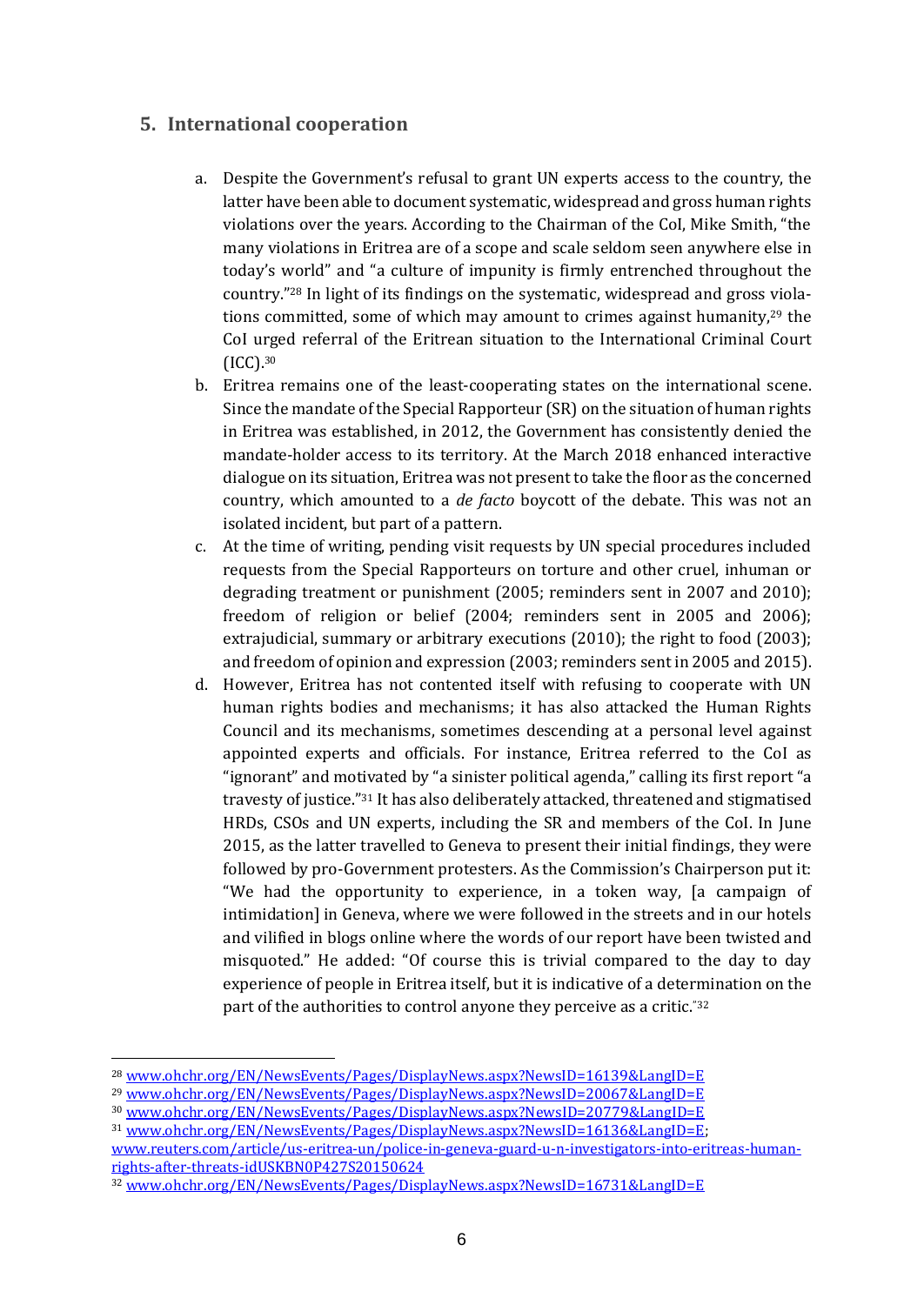e. In April 2018, after submitting its first-ever report to the African Commission on Human and Peoples' Rights (ACHPR), Eritrea was reviewed by the latter at its 62nd session, which was held in Nouakchott, Mauritania. While the submission of a report was in itself a positive step, the Eritrean Government was unable to meaningfully address any of the 70 questions raised by ACHPR commissioners.

#### **6. Recommendations to the Government of Eritrea**

- a. DefendDefenders urges the Government of Eritrea to adhere to human rights standards as set out in the ICCPR, the International Covenant on Economic, Social and Cultural Rights (ICESCR), and the African Charter of Human and Peoples' Rights, *inter alia*.
- b. Eritrea should immediately implement the 1997 Constitution to set out the structures of the Government and outline corresponding powers and responsibilities. If implemented, the Constitution sets out a foundation for the protection of fundamental rights and freedoms.
- c. Eritrea should extend a standing invitation to all special procedure mandate-holders so they can visit, monitor and report on the relevant human rights issues. It should allow access, as a matter of priority, to the SR on the situation of human rights in Eritrea, whose mandate was renewed at the 38th session of the UN Human Rights Council and implement the recommendations contained in the SR's last report to the Council (A/HRC/38/50, paras. 110-131).

#### 6.1 Regarding freedom of expression

- d. Unconditionally release all journalists and HRDs who have been arbitrarily detained for expressing opinions that are not in line with the Government's views.
- e. Review existing legislation and amend it to bring it in line with international standards and strengthen protection of the right to freedom of expression and opinion.
- 6.2 Regarding freedoms of association and peaceful assembly
	- f. Hold to account, in fair trials, members of security forces who applied excessive force causing injury and deaths during protests.
	- g. Review existing legislation and amend it to bring it in line with international standards and strengthen the protection of the rights to freedom of association and peaceful assembly.

#### 6.3 Regarding HRDs

- h. Immediately bring all human rights violations, including those committed against HRDs, documented by the Special Rapporteur and the CoI on human rights in Eritrea, to an end.
- i. Release all prisoners of conscience and provide them with adequate remedies, including full rehabilitation.
- j. Immediately set up an independent oversight and complaint mechanism to investigate and review cases on persons detained arbitrarily and denied access to their lawyers or families.